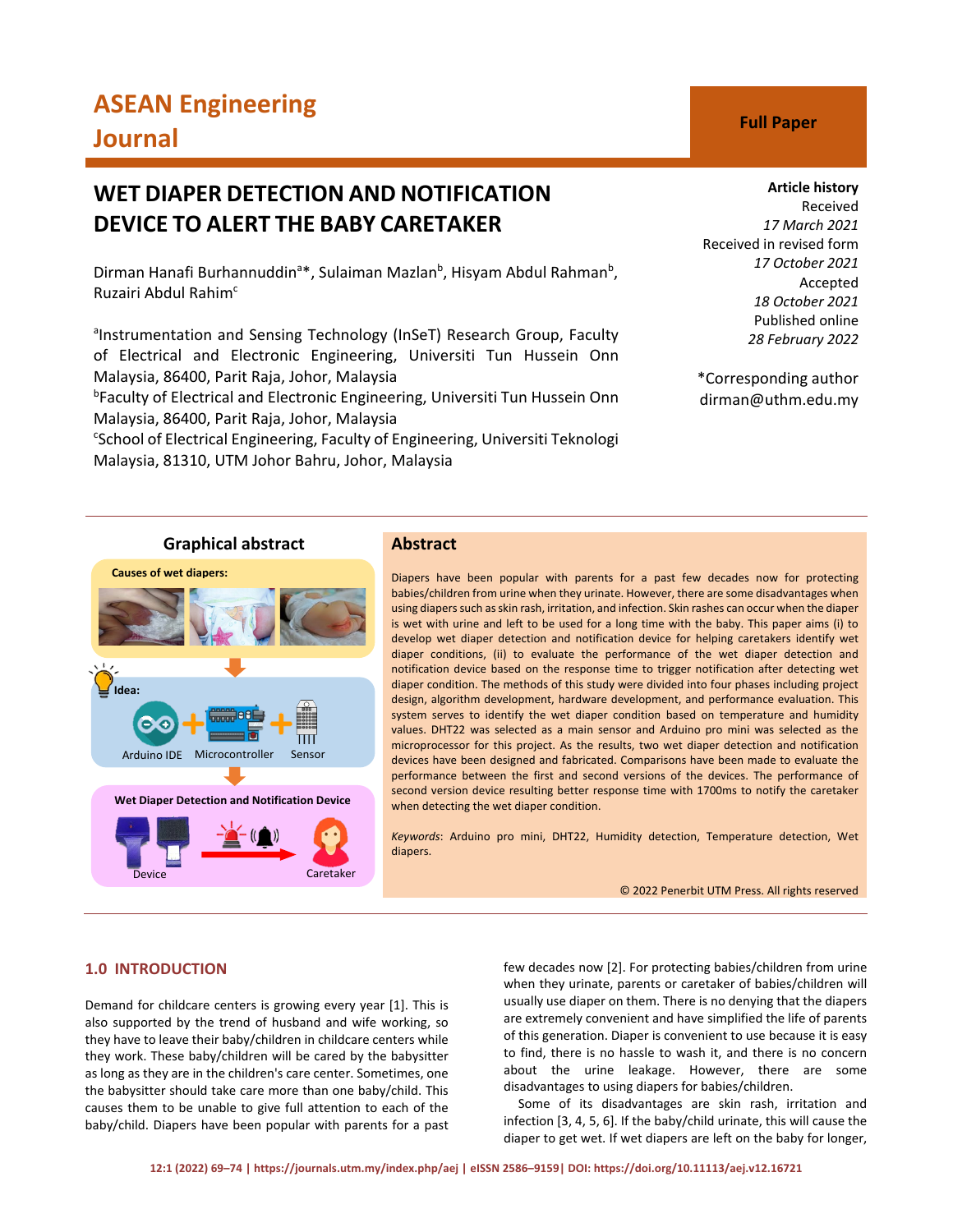bacteria will breed in wet diapers and can cause rashes. Even more, babies/children have soft skin, so that in wet conditions and in contact with harsh diaper material will be able to cause baby's skin wounds and irritation [7, 8]. In addition, diaper manufacturers also often use synthetic fibers, dyes, or other harsh chemical products to make diapers. All of these harsh chemicals will easily damage the sensitive skin of the wet baby, so that it will experience allergies [9].

At present there is smart diaper in the market that are able to give information the diaper condition [10, 11, 12], but the price is quite expensive and also consists of several supporting equipment such as cameras, and others. Sometimes it is not familiar for some users. For that reason, this study will address to design a wet diaper condition checker device and provide information to baby caretakers with simple components and more affordable prices. The device able to detect the condition of a wet diaper and give notification to parents/babysitter/ caretaker. The DHT 22 sensor is proposed to be used in this study due to its ability to measure humidity and temperature condition of the diaper. This paper aims to develop wet diaper detection and notification device for helping caretakers identify wet diaper conditions, and to evaluate the performance of the wet diaper detection and notification device based on the response time to trigger notification after detecting wet diaper condition.

#### **2.0 METHODOLOGY**

The development of wet diaper detection and notification device was divided into four phases in order to achieve the project objectives. Figure 1 shows the process flow used for this project.



**Figure 1** General idea for developing wet diaper detection and notification device

Phase 1 focuses on the project design including the listing of important electronic components and the design of the system for the wet diaper detection and notification device. Phase 2 involves the development of programming algorithms for the entire system of the device including the integration between the sensor and the notification alarm system. Phase 3 described the hardware development of wet diaper detection and notification device including the design criteria that was suitable to be used with the diaper. Finally, the performance of the developed device was evaluated in Phase 4.

#### **2.1 Project Design**

The selection of the suitable electronic components was important in order to develop the wet diaper detection and notification device. The systems of the device were divided by three part which were input, process, and output system. Figure 2 and Figure 3 show the block diagram and the circuit connection of the wet diaper detection and notification systems.



**Figure 2** Block diagram of wet diaper detection and notification system



**Figure 3** Circuit connection of wet diaper detection and notification system

The input components of wet diaper detection and notification device consist of two electronic components which were sensor and voltage regulator. This system serves to provide sound notification when identifying wet diaper condition based on temperature and humidity values. Therefore, DHT22 sensor, a low-cost digital sensor was selected as the main sensor of this project where it serves to measure temperature and humidity of an enclosure and generates a digital signal on the data pin. The temperature measurement has an accuracy of ± 0.5 °C and the relative humidity measurement has an accuracy of 2-5% [13, 14, 15, 16]. The operating voltage for this sensor is 3-5 volts, therefore the voltage regulator was used to regulate 12 volts to 5 volts from the battery to supply the sensor.

The Arduino Pro Mini was used as a microcontroller for wet diaper detection and notification system where it serves as a processor to control the system based on the algorithms that have been developed. In addition, the Arduino Pro Mini was a low-cost microcontroller and has adequate I/O ports for this project. Arduino Pro Mini was based on ATmega328 where it was a low power CMOS 8-bit microcontroller and comes in 3.3 volts and 5 volts [17]. This project used 5 volts system, as it has twice the speed of instruction execution [18]. The function of the Arduino Pro Mini in this system is to process the temperature and humidity data from the DHT22 sensor and trigger the output components based on the conditions that have been set in the algorithm. Light-emitting diode (LED) and buzzer were categorized as output component for wet diaper detection and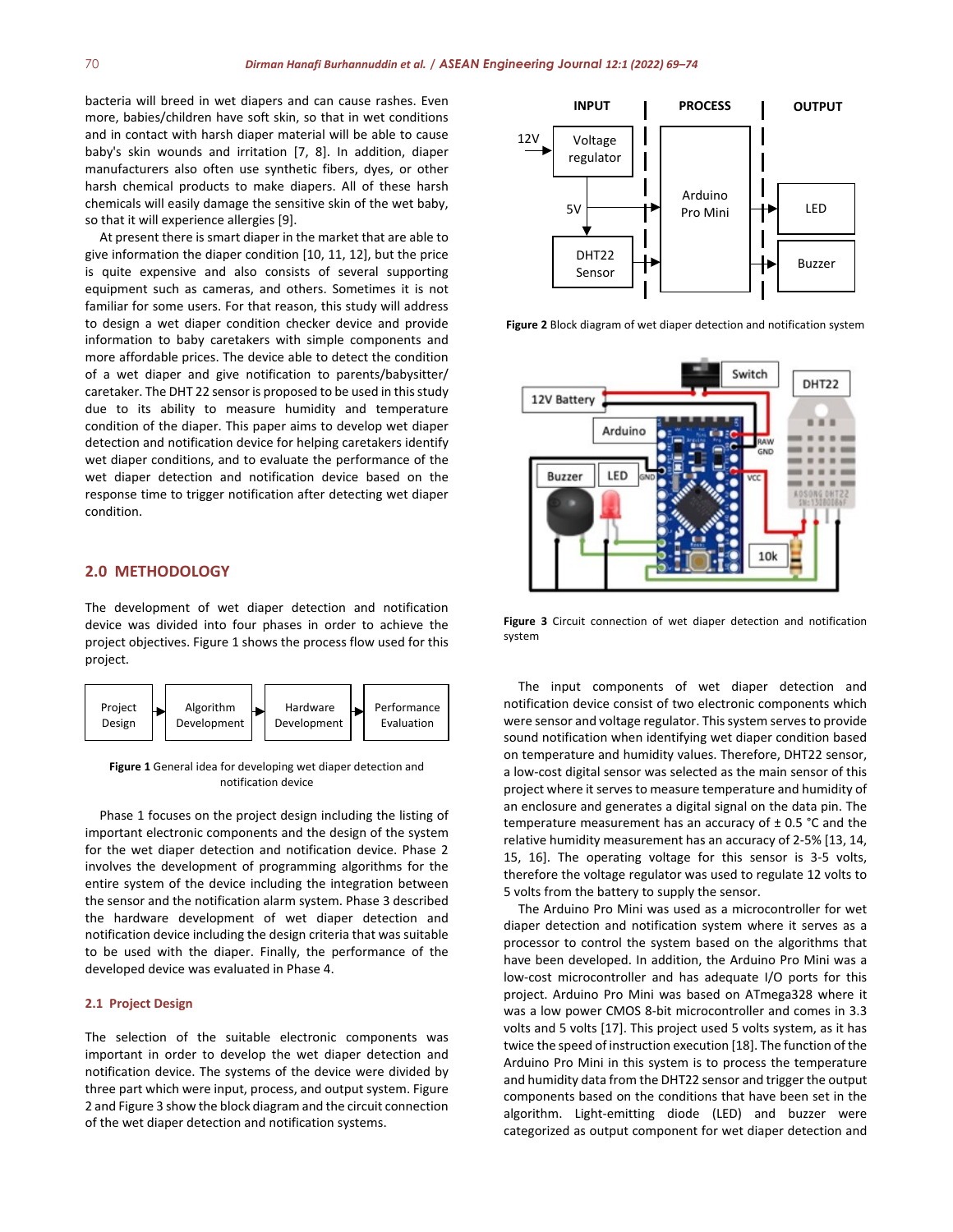notification device. These output components served to provide a notification alert for the user through flickering light and sound frequency.

#### **2.2 Algorithm Development**

The programming algorithm depends on the temperature and humidity values measured from the DHT22 sensor. In Malaysia, studies show that the maximum indoor temperature was  $32.6^{\circ}$ C and annual relative humidity value was between 74 % to 86 % [19]. Diaper are usually used with baby where the normal body temperature of a baby was between is 36 °C to 37.4 °C [20]. This project used urine temperature and humidity of diaper to identify the diaper condition while being used with the baby. Since the temperature of the urine was the same as the body temperature and more than the room temperature, the algorithm in this system has set the temperature above 32.6  $^{\circ}$ C as a temperature benchmark. The algorithm also set the humidity value above 86 % as a humidity benchmark to identify diaper conditions. The algorithm for wet diaper detection and notification system was developed based on the flow chart illustrated in Figure 4.



**Figure 4** Flow chart of wet diaper detection and notification device system

The programming of algorithm was done using the Arduino IDE (Integrated Development Environment) software. The I/O pin connected to the DHT22 sensor was defined as the input while the I/O pin connected to the LED and buzzer were defined as the output in the Arduino algorithm. The algorithm starts by setting the initial value of DHT22 sensor equal to zero for both temperature and humidity. Then, the DHT22 sensor reads the current value of temperature and humidity from the diaper condition. If the temperature value exceeds  $32.6$  °C and humidity exceeds 86 %, the program will blink the LED and switch on the buzzer.

#### **2.3 Hardware Development**

The hardware of wet diaper detection and notification device has been designed and printed using a 3D printer. This device was designed to be compact so that it is suitable for use with diapers. This device is also designed to be placed on the diaper surface and Velcro tape has been used as an adhesive to attach the device on the diaper surface to facilitate the DHT22 sensor for identifying wet diaper condition. A switch was placed on the device to make it easier for the user to turn the device on and off.

#### **3.0 RESULTS AND DISCUSSION**

#### **3.1 Hardware**

As the results, two versions of wet diaper detection and notifications device have been developed in this project for helping the baby caretaker to prevent babies from infection due to wet skin. The second version device was developed to improve the first version device in terms of compactness and effectiveness. Figure 5 shows the hardware of the wet diaper detection and notification device. This device has been used in conjunction with a baby wearing a diaper. Figure 6 shows the position of the device when used with baby. Table 1 shows the comparison of specifications between the two versions of the device.



**(a)** Device 1.0



**(b)** Device 2.0

**Figure 5** Wet diaper detection and notification device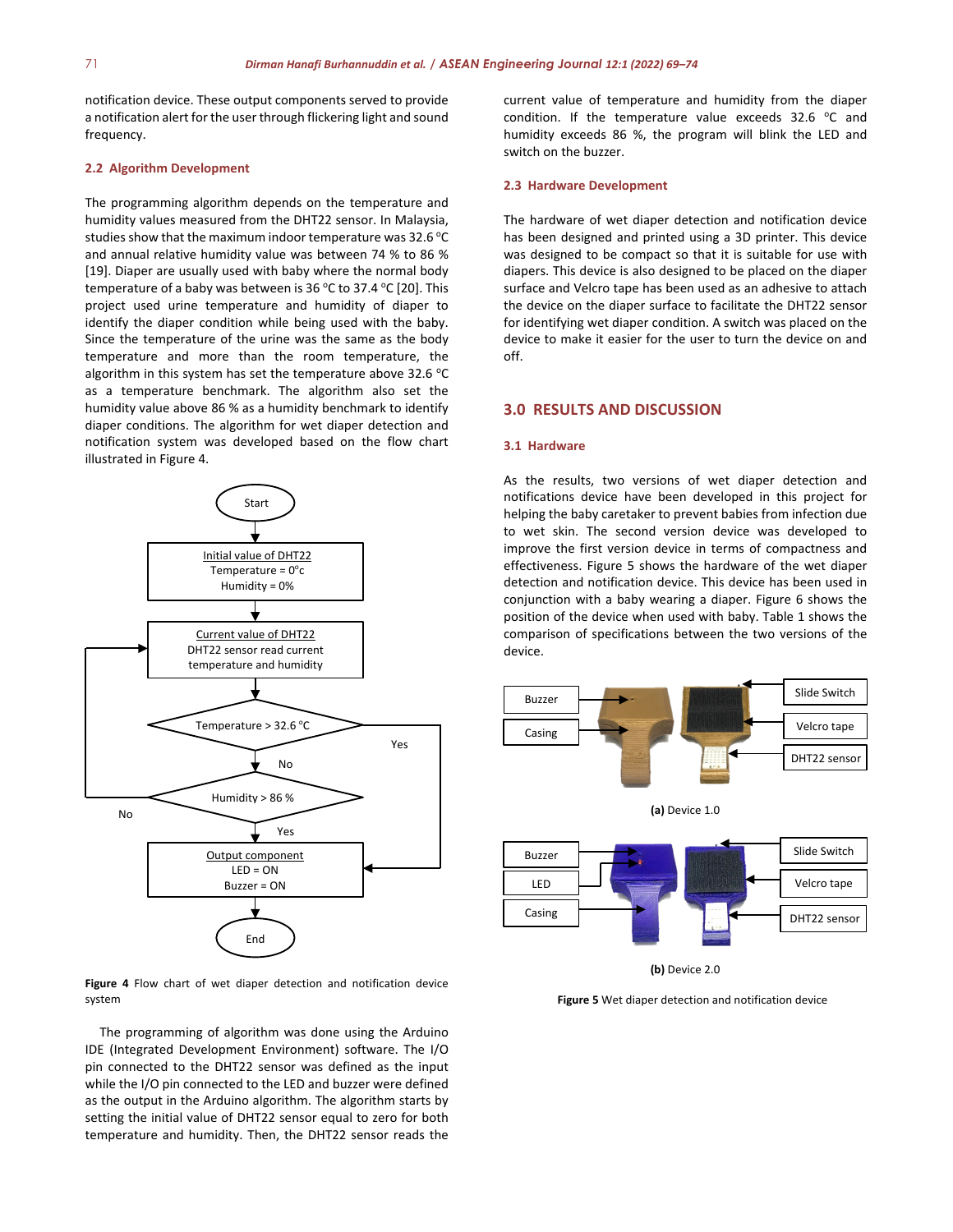

**Figure 6** Position of the device when used with baby

**Table 1** Specification of Wet Diaper Detection and Notifications Device

| <b>Specification</b>                           | Wet Diaper detection and notifications<br>device |                   |  |  |
|------------------------------------------------|--------------------------------------------------|-------------------|--|--|
|                                                | Device 1.0                                       | Device 2.0        |  |  |
| Dimension (L x W x H)                          | 52 x 88 x 17 (mm)                                | 47 x 72 x 14 (mm) |  |  |
| Weight                                         | 35(g)                                            | 28(g)             |  |  |
| <b>Components</b>                              | DHT22 sensor,                                    | DHT22 sensor.     |  |  |
|                                                | Arduino Pro Mini,                                | Arduino Pro Mini, |  |  |
|                                                | slide switch, 12V                                | slide switch, 12V |  |  |
|                                                | battery, Onboard                                 | battery, LED,     |  |  |
|                                                | LED, buzzer                                      | buzzer            |  |  |
| Delay time                                     | 1000 <sub>ms</sub>                               | 500 <sub>ms</sub> |  |  |
| Abbreviations: L, Length; W, Width; H, Height; |                                                  |                   |  |  |

Based on Table 1, differences have been made based on some specifications between version 1.0 and version 2.0 of the wet diaper detection and notification device. Device 2.0 has a smaller dimension size and has 20 % less of weight. This shows that Device 2.0 was more compact in terms of size and weight compared to Device 1.0. One external LED has been added to Device 2.0 to improve the sensitivity and practicality of the notification system. In addition, there was a difference in  programming between both devices. The delay time was defined as the waiting time to start each programming cycle for DHT22 to read the current temperature and humidity of the diaper condition. The less value of delay time, the better the program response toward the diaper condition. However, if the delay time value was too small, it may cause the notification system to become unstable. Therefore, the value of delay time for Device 2.0 has been reduced by only 50% from 1000ms to 500ms in order to increase the system's response toward the diaper condition.

#### **3.2 Performance of The Device**

Both wet diaper detection and notification devices have four working conditions based on the algorithms that have been developed. As a result, these two devices work successfully based on all four working conditions to detect the wet diaper condition by notification through alarm sound. The experiment has been repeated five times to ensure the repeatability of the system. The working condition of the device has been tabulated in Table 2.

Performance of the wet diaper detection and notification devices has been evaluated based on the response speed to provide notification when detecting wet diaper condition. Data from the device has been captured from the digital output connection between microcontroller and the output system (LED and Buzzer). Figure 7 and Figure 8 show the output component versus response time graph for Device 1.0 and Device 2.0 respectively.

**Table 2** Working Condition of Wet Diaper Detection and Notification Devices

| Device 1.0    |             |                 |                    |               |  |
|---------------|-------------|-----------------|--------------------|---------------|--|
| Condition     | Temperature | Humidity        | <b>Arduino LED</b> | Buzzer        |  |
| 1             | $<$ 32.6 °C | $< 86\%$        | OFF                | OFF           |  |
| 2             | $<$ 32.6 °C | >86%            | ON                 | ON            |  |
| 3             | $>$ 32.6 °C | $< 86\%$        | ON                 | ON            |  |
| 4             | $>$ 32.6 °C | >86%            | ON                 | <b>ON</b>     |  |
| Device 2.0    |             |                 |                    |               |  |
| Condition     | Temperature | <b>Humidity</b> | LED                | <b>Buzzer</b> |  |
| 1             | $<$ 32.6 °C | < 86 %          | OFF                | OFF           |  |
| $\mathcal{P}$ | $<$ 32.6 °C | >86%            | ON                 | ON            |  |
| 3             | $>$ 32.6 °C | $< 86\%$        | ON                 | ON            |  |
| 4             | $>$ 32.6 °C | >86%            | OΝ                 | ON            |  |



**(a)** Arduino Board LED



**Figure 7** Output graph for Device 1.0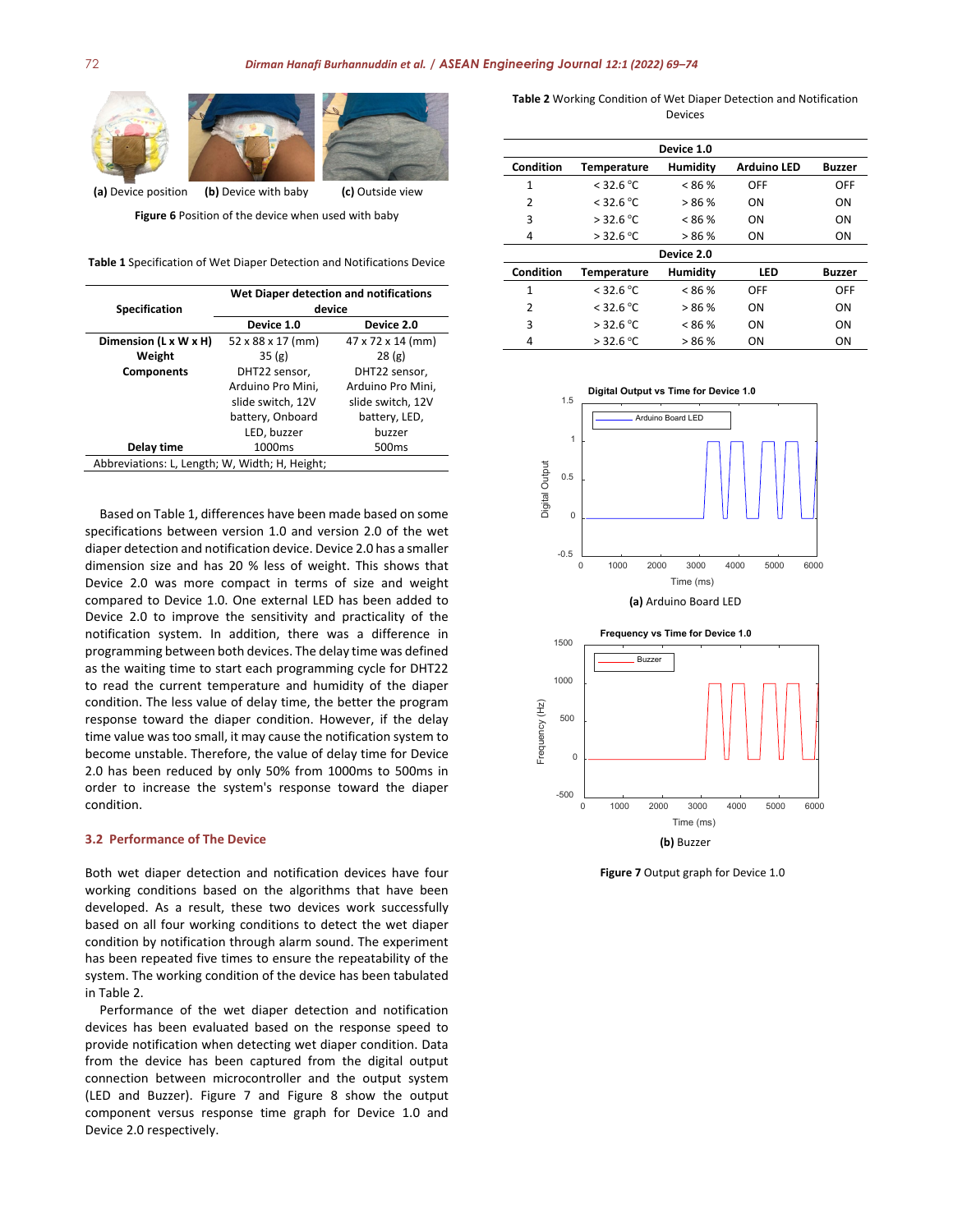



**Figure 8** LED and buzzer output graph for Device 2.0

Based on Figure 7 and Figure 8, the performance of wet diaper detection and notification devices were evaluated between the range of 0ms to 6000ms. The digital output for LED has two values, where 0 indicated that LED was OFF while value of 1 indicated that LED was ON. Furthermore, the buzzer also has two frequency values which were 0Hz and 1000Hz that indicated the buzzer was in ON and OFF condition respectively. There was a difference between delay time and triggered time on devices. It was due to the additional time for the diaper to fully absorbed the urine before the sensor detects the humidity and the temperature condition of the diaper. As the results, Device 1.0 took 3200ms to trigger notification alarm while Device 2.0 took only 1700ms to trigger notification alarm after identifying wet diaper condition. The results shows that Device 2.0 has better response time performance where 43.8% faster than response time for Device 1.0. Therefore, Device 2.0 has been proposed to be used for helping the baby caretaker in order to prevent babies from infection due to wet skin.

#### **4.0 CONCLUSION**

In this study, two electronic wet diaper detection and notification device have been designed and fabricated. The devices have been installed on diaper and tested with baby to measure the performance of the device. In addition, a comparison has been made to evaluate the performance between the first and second versions of the wet diaper detection and notification devices. As the results, both devices functioned well to detect the wet diaper condition by

notification through alarm sound. The second version device has  better performance compared to the first version device due to it has a more compact design and resulting better response time to notify the baby caretaker regarding the wet diaper condition.

#### **Acknowledgement**

The authors would like to acknowledge the Research Management Centre (RMC) of Universiti Tun Hussein Onn Malaysia for their supports under project vot. no. H611.

#### **References**

- [1] Mutalib, M.A., Saleh, N.S.S.N., and Masut, A. bin 2018. Quality Enhancement of Child Care Centres In Malaysia: An Analysis on Laws and Regulations. *Journal of Education & Social Sciences*. 9(1): 23–28.
- [2] Shee, K. and Jagtap, V. 2019. Effect of Health Teaching on Knowledge and Practice of Postnatal Mother Admitted In Selected Hospital Regarding Using Diaper in Children to Prevent Systemic Bacterial Infection. *International Journal of Health Sciences and Research*. 9(7): 95–101.
- [3] Yuan, C., Takagi, R., Yao, X.Q., Xu, Y.F., Ishida, K., and Toyoshima, H. 2018. Comparison of the Effectiveness of New Material Diapers versus Standard Diapers for the Prevention of Diaper Rash in Chinese Babies: A Double-Blinded, Randomized, Controlled, Cross-Over Study. *BioMed Research International*. 2018: 1-6. DOI : <https://doi.org/10.1155/2018/5874184>
- [4] O'Connor, R.J., Sanchez, V., Wang, Y., Gibb, R., Nofziger, D.L., Bailey, M., et al. 2019. Evaluation of the Impact of 2 Disposable Diapers in the "Natural" Diaper Category on Diapered Skin Condition. *Clinical Pediatrics*. 58(7): 806–815. DOI : <https://doi.org/10.1177/0009922819841136>
- [5] Šikić Pogačar, M., Maver, U., Marčun Varda, N., and Mičetić-Turk, D. 2018. Diagnosis and management of diaper dermatitis in infants with emphasis on skin microbiota in the diaper area. *International Journal of Dermatology*. 57(3): 265–275. DOI : <https://doi.org/10.1111/ijd.13748>
- [6] Carr, A.N., DeWitt, T., Cork, M.J., Eichenfield, L.F., Fölster-Holst, R., Hohl, D., et al. 2020. Diaper dermatitis prevalence and severity: Global perspective on the impact of caregiver behavior. *Pediatric Dermatology*. 37(1): 130–136. DOI : <https://doi.org/10.1111/pde.14047>
- [7] Umachitra, G. and Bhaarathidhurai 2012. Disposable baby diaper--a threat to the health and environment. *Journal of Environmental Science & Engineering*. 54(3): 447–452.
- [8] Blume-Peytavi, U. and Kanti, V. 2018. Prevention and treatment of diaper dermatitis. *Pediatric Dermatology*. 35. DOI : <https://doi.org/10.1111/pde.13495>
- [9] Coughlin, C.C., Eichenfield, L.F., and Frieden, I.J. 2014. Diaper Dermatitis: Clinical Characteristics and Differential Diagnosis. Pediatric Dermatology. 31(s1): 19-24. DOI <https://doi.org/10.1111/pde.12500>
- [10] Arpitha, M., Dsouza, R., Shreya, K., and Ranganatha, K. 2020. Smart Diaper Moisture Detection System using IoT. *International Research Journal of Engineering and Technology*. 7(4): 5778–5782.
- [11] Sidén, J., Koptyug, A., and Gulliksson, M. 2004. The smart diaper moisture detection system. *IEEE MTT-S International Microwave Symposium Digest*. 2: 659–662.
- [12] Hardawar, D. 2019. Pampers gets into smart diapers with Lumi | Engadget..
- [13] Molina, J.R., Nakama, V.L., and Lefebvre, G. 2020. A low-cost measurement device for recording perceptions of thermal comfort. *Journal of Physics: Conference Series*. 1433 012006.